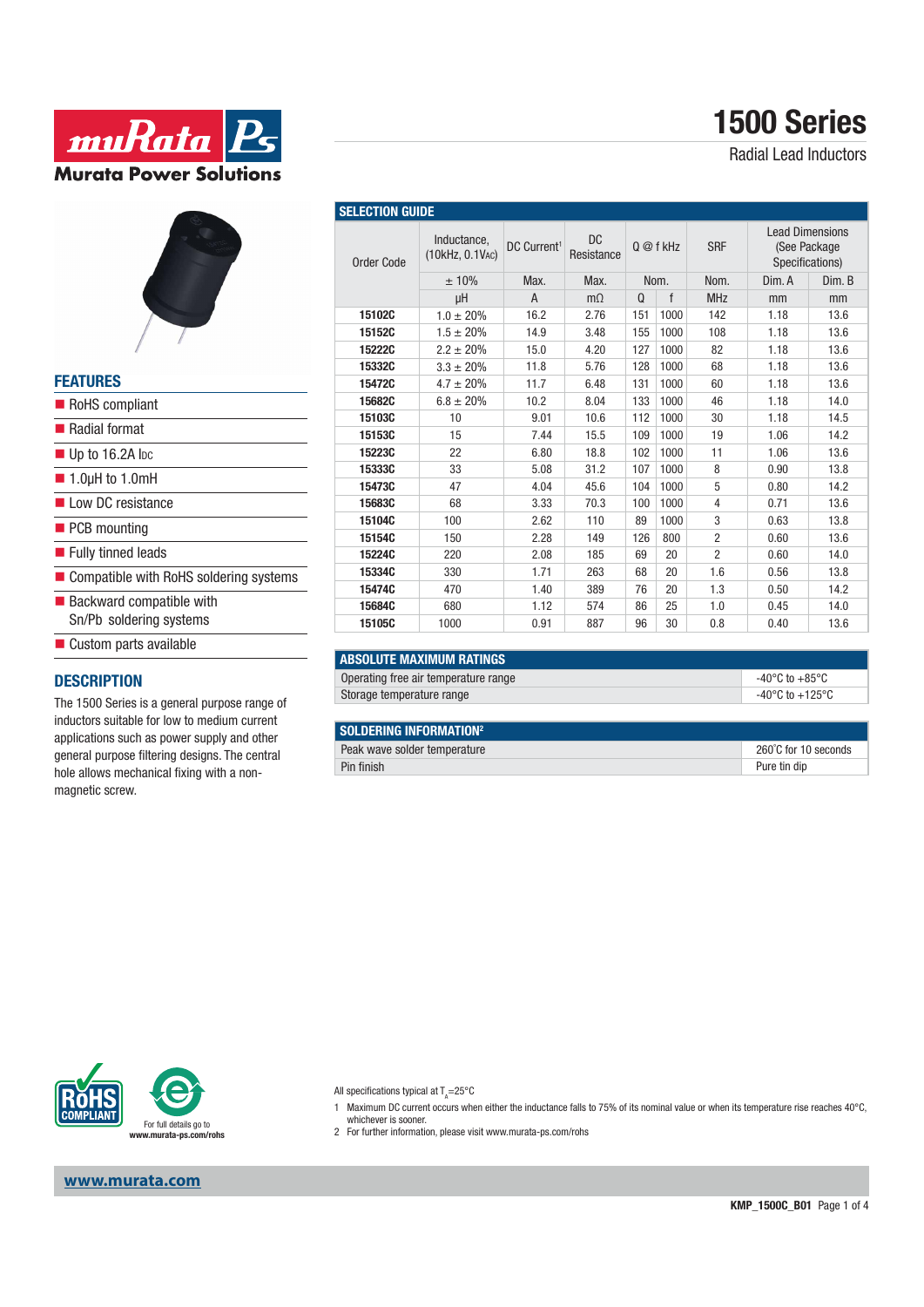## **muRata Ps** Murata Power Solutions

# **1500 Series**

Radial Lead Inductors

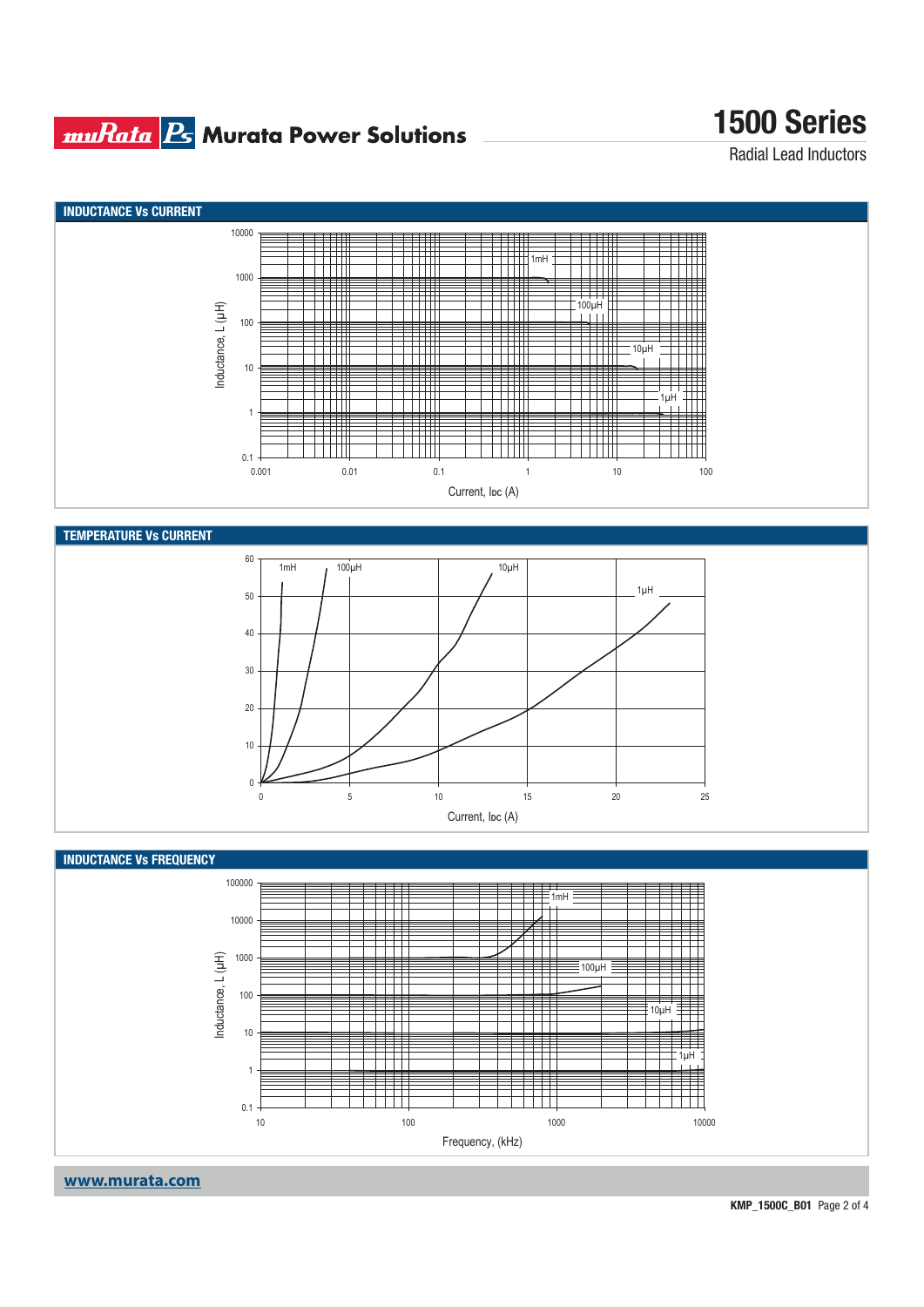## **muRata B** Murata Power Solutions

# **1500 Series**

Radial Lead Inductors